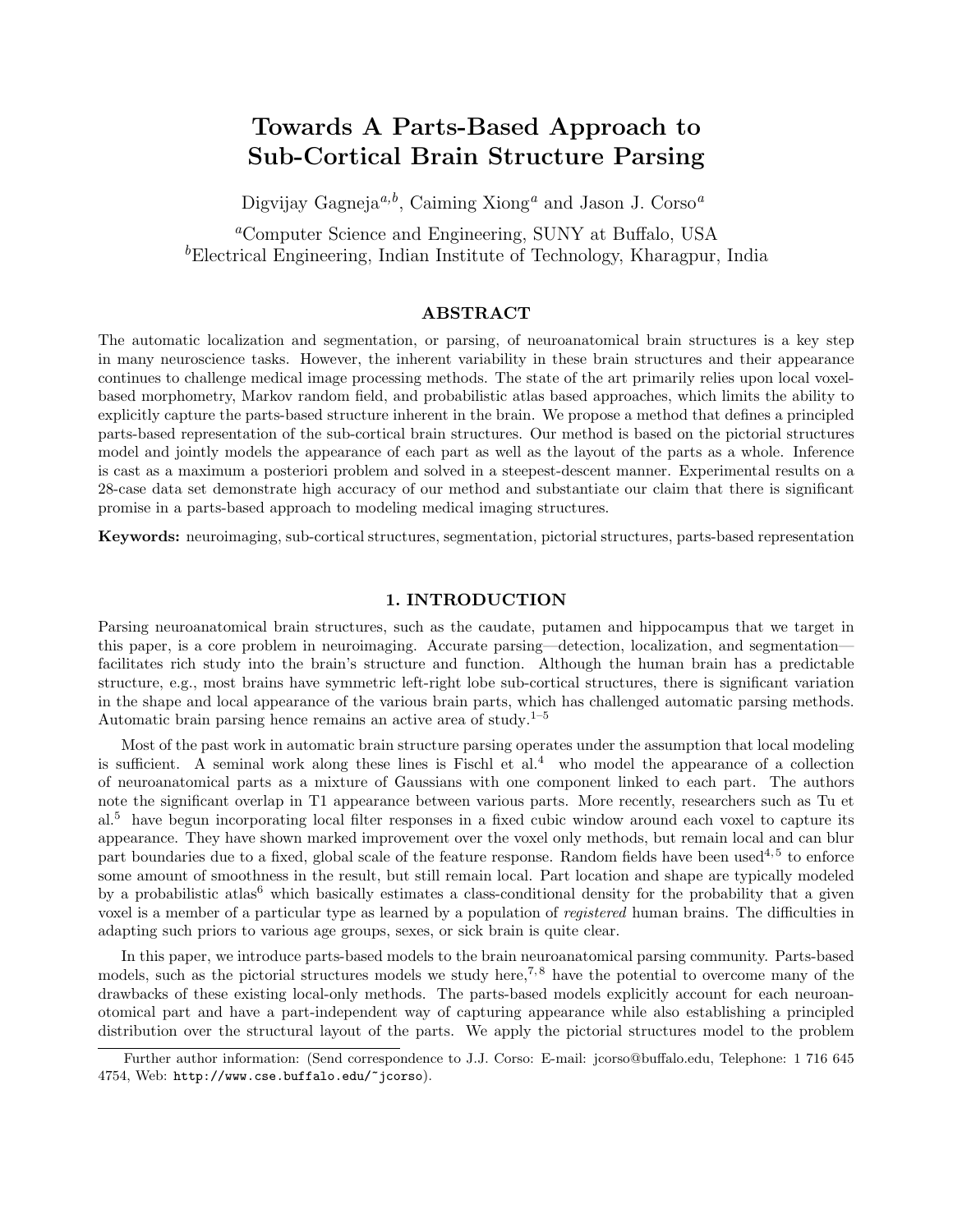of localizing six sub-cortical structures in T1 MRI imagery. We are able to localize all parts with a maximum Hausdorff distance of 8 voxels (about 3 millimeters in our data) on a data set of 28 images. This parts-based method for localizing the various sub-cortical structures is a first step towards a parts-based comprehensive brain structure parsing model, which is our ultimate goal.

#### 2. METHODS

We describe the modeling and inferential approach in the next few section, beginning with a high-level view of the parts-based approach to sub-cortical structure localization (Section 2.1) and then proceeding to the specific choices for modeling the appearance of each part.

#### 2.1 The Pictorial Structures Model

A pictorial structure model is described as an undirected graph  $G = (V, E)$  where the vertices of the graph  $V = \{v_1, \ldots, v_n\}$  represent the *n*-parts (6 sub-cortical structures in our case) and connected vertices are given by the set of edges E, i.e., for every connected pair  $v_i$  and  $v_j$ ,  $(v_i, v_j) \in V$ . Conceptually, each node in the model represents a single sub-cortical structure, i.e., a part of the brain, and the overall model specifies a joint distribution on the location and appearance of each part as well as the relative positions of each pair of parts. We now make these ideas more precise.

A specific instance of the model, called a *configuration*, is specified by  $L = \{l_1, \ldots, l_n\}$  where each  $l_i$  represents the location of vertex  $v_i$ . Let  $\theta$  specify the set of (appearance and geometrical) parameters for a particular pictorial structures model. The probability of a particular configuration  $L$  is given by

$$
P(L|I,\theta) \propto P(I|L,\theta)P(L|\theta) \quad , \tag{1}
$$

where we denote the input image as I and we have made use of Bayes Theorem. The first term  $P(I|L, \theta)$  is the appearance model, described in Section 2.2.

The second term  $P(L|\theta)$  defines the distribution over the spatial layout of the parts in L. Following the standard pictorial structures literature,<sup>7,8</sup> we think of each pair of vertices  $(v_i, v_j)$  in the model as being connected by a spring, which allows us to establish an ideal (i.e., prior) relative location of pair. This pairwise relative term is assumed to be Gaussian distributed, defined by distance  $s_{ij}$  and covariance  $\Sigma_{ij}$ , corresponding to the stiffness of the spring connected the two parts. The operant assumption here is the spring model, and hence the Gaussian is the appropriate model. Then, the full structure distribution is given by

$$
P(L|\theta) = \prod_{(v_i, v_j) \in E} P(l_i, l_j | s_{ij}, \Sigma_{ij})
$$
\n<sup>(2)</sup>

$$
\propto \prod_{(v_i, v_j) \in E} \exp\left[ -\frac{1}{2} \left( (l_i - l_j) - s_{ij} \right)^{\mathsf{T}} \Sigma_{ij}^{-1} \left( (l_i - l_j) - s_{ij} \right) \right] \tag{3}
$$

The actual set of connections specified in the model is defined by a minimum spanning tree-based search through the undirected graph, during the training process.

The ideal configuration is sought as the maximum a posteriori solution  $L^* = \argmax_L P(L|I, \theta)$ . The MAP formulation allows various statistical inference methods to be used, and we have developed a direct gradientbased search in our work, initialized by the spatial priors of each part,  $P(l_i)$ , which are estimated from training data.

## 2.2 Part Appearance Models

The local appearance around each part  $v_i$  is described by a vector of 3D Gaussian derivative filters. The filterbank enumerates a selection of orientations centered around the part's current location (voxel)  $l_i$ . We use 16 filters sampled at  $\frac{\pi}{4}$  radians intervals along both coordinates axes, but not the off-axes. Let  $\alpha(l_i; I)$  define the filterbank response at location  $l_i$  in image  $I$ . The filter bank response is modeled by a Gaussian distribution with parameters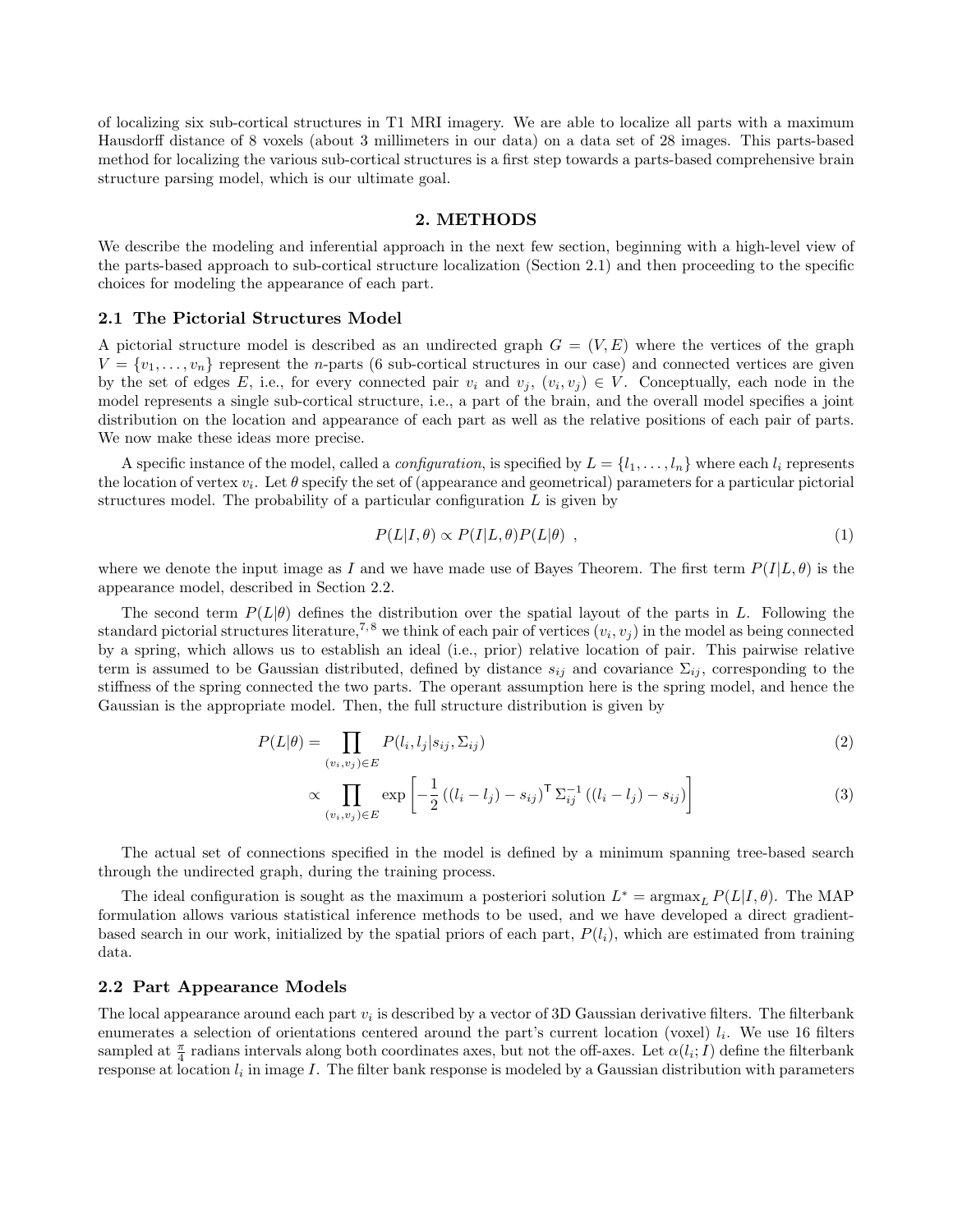

Figure 1. Views of a Gaussian Derivative filter along 3 axes.

 $(\mu_i, \Sigma_i)$ , for simplicity, but with a diagonal covariance for tractability. Finally, the appearance term in the full model (1) is given by

$$
P(I|L,\theta) = \prod_{i=1}^{n} P(I|l_i, \mu_i, \Sigma_i) \propto \prod_{i=1}^{n} \exp\left[-\frac{1}{2}\alpha(l_i, I)^{\mathsf{T}}\Sigma_i^{-1}\alpha(l_i, I)\right]
$$
 (4)

# 2.3 Learning Model Parameters

## 2.3.1 Learning Appearance Parameters

Suppose we have a set of labelled images  $(I^1, \ldots, I^n)$  with configurations  $(L^1, \ldots, L^n)$ . We first compute the filterbank response at each image defined by  $(\alpha(L^1, I^1), \ldots, \alpha(L^n, I^n))$ . Assume there are m parts in the pictorial structures model. Thus, we can write:

$$
\alpha(L^n, I^n) = \alpha((l_1^n, \ldots, l_m^n), I^n),
$$

We estimate the filterbank response parameters  $(\mu_i, \Sigma_i)$  for each part  $l_i$  as described in Section (2.2) as follows:

$$
\mu_i = \frac{\sum_{j=1}^n \alpha(l_i, I^j)}{n}; \forall i \in [1, m],
$$
\n
$$
(5)
$$

$$
\Sigma_i = \sqrt{\frac{\sum_{j=1}^n \left(\mu_i - \alpha(l_i, I^j)\right)^2}{n}}; \forall i \in [1, m],
$$
\n
$$
(6)
$$

## 2.3.2 Learning Pictorial Structures Model

Let  $s_{ij}^n$  denote the distance between i and j parts in the image  $I^n$ . We estimate the parameters  $(s_{ij}, \Sigma_{ij})$  as follows:

$$
s_{ij} = \frac{\sum_{k=1}^{n} s_{ij}^k}{n}; \forall i, j \in [1, m],
$$
\n(7)

$$
\Sigma_{ij} = \frac{\sqrt{\sum_{k=1}^{n} (s_{ij} - s_{ij}^k)^2}}{n}; \forall i, j \in [1, m],
$$
\n(8)

The set of connections defining the tree in the undirected graph are determined by a minimum spanning tree-based search where the metric is the energy between two vertices  $v_i$  and  $v_j$  given by:

$$
E_{ij} = -\log \left( P(l_i, l_j | s_{ij}, \Sigma_{ij}) \right) \tag{9}
$$

$$
= \frac{1}{2} \left[ (l_i - l_j - s_{ij})^{\mathsf{T}} \Sigma_{ij}^{-1} \left( (l_i - l_j) - s_{ij} \right) \right]
$$
\n(10)

The MST based search picks up only those set of connections that are more consistent in their relative locations over all example images. Thus, it defines our initial pictorial structures model.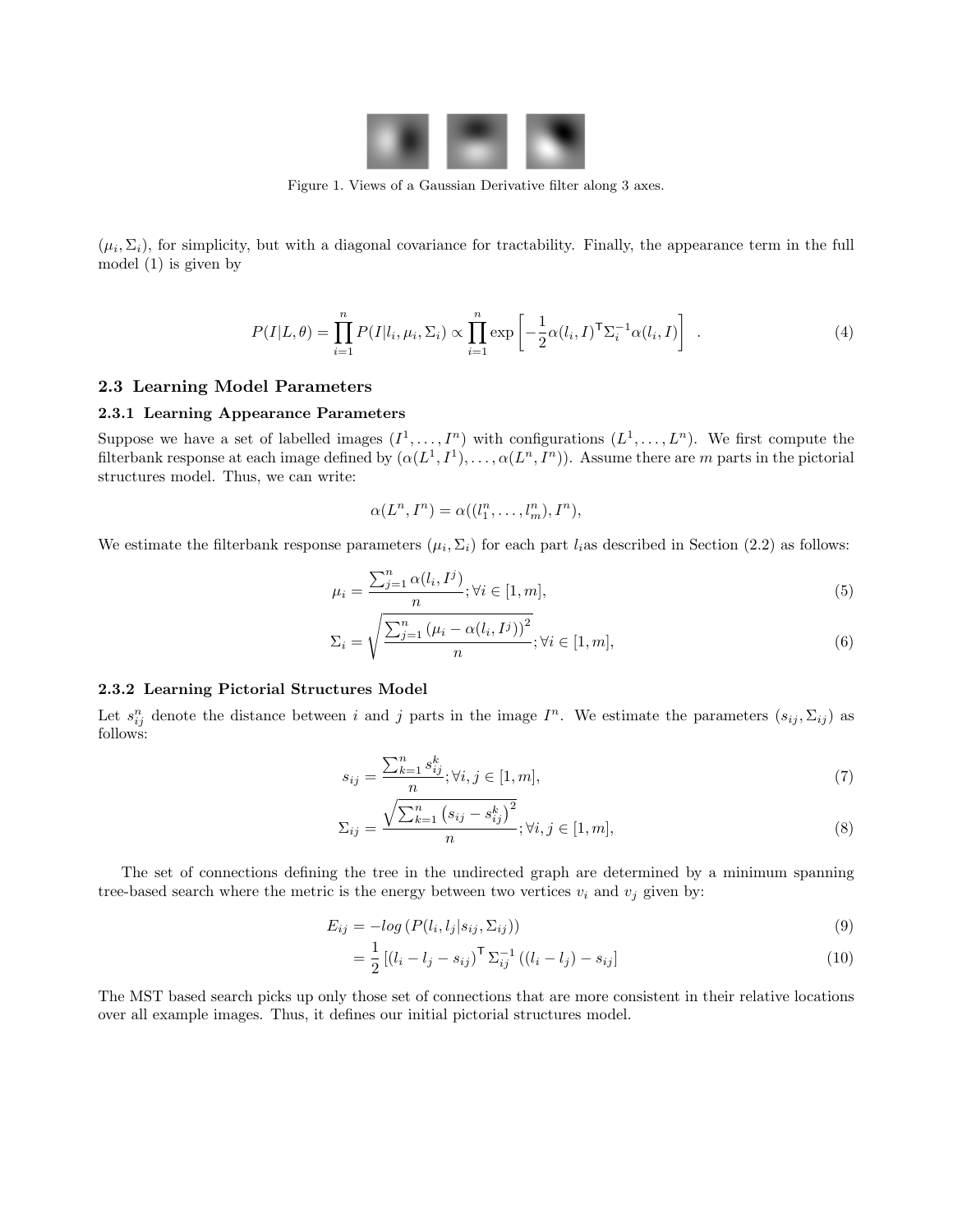## 2.4 MAP Estimate

Our goal is to find a configuration  $L^* = \{l_1^*, \ldots, l_n^*\}$  of our pictorial model that maximizes the a-Posteriori estimate  $P(L|I,\theta)$ , i.e.  $L^* = \operatorname{argmax}_{L} P(L|I,\theta)$ . We can write the full model (1) as

$$
P(L|I,\theta) \propto P(I|L,\theta)P(L|\theta) \propto \prod_{i=1}^{n} P(I|l_i,\mu_i,\Sigma_i) \prod_{(v_i,v_j)\in E} P(l_i,l_j|s_{ij},\Sigma_{ij})
$$
\n(11)

Let  $m_i(l_i) = -\log P(I|l_i, \mu_i, \Sigma_i)$  be the match cost of part  $v_i$  when placed at location  $l_i$  on the image i.e. lower match cost defines better appearance match. Similarly, let  $d_{ij}(l_i, l_j) = -\log P(l_i, l_j | s_{ij}, \Sigma_{ij})$  define the deformation cost when parts  $v_i$  and  $v_j$  are placed at locations  $l_i$  and  $l_j$  respectively i.e. higher deviation of the relative locations of these parts from the mean distance  $s_{ij}$  (Section 2.1) corresponds to higher deformation cost. Thus, the configuration  $L^*$  can be defined as

$$
L^* = \underset{L}{\text{argmax}} \ P(L|I,\theta) = \underset{L}{\text{argmin}} \left( \sum_{i=1}^n m_i(l_i) + \sum_{v_i, v_j \in V} d_{ij}(l_i, l_j) \right) \tag{12}
$$

We perform this task using a recursive algorithm. Given tree  $G = (V, E)$ , let the root vertex  $v_r \in V$  s.t.  $v_r$  has maximum children (in order to reduce computational complexity). For any vertex  $v_i$  of depth  $d_i$  in the tree  $G$ , let  $C_i$  define the children of  $v_i$ , i.e. all vertices (if any) of depth  $(d_i + 1)$ . For any vertex  $v_j$  with no children in the tree, the quality of the best location  $l_j^*$  for  $v_j$  can be defined in terms of its parent  $v_i$  as:

$$
Q_j(l_i) = \min_{l_j} (m_j(l_j) + d_{ij}(l_i, l_j)),
$$
\n(13)

i.e., the best location  $l_j^*$  gives minimum cost as a sum of its match cost and deformation cost w.r.t. its parent. Similarly, for a vertex  $v_j$  that has children vertices defined by  $v_c \in C_j$  and a parent vertex  $v_i$ , the quality of the best location can be defined as

$$
Q_j(l_i) = \min_{l_j} \left( m_j(l_j) + d_{ij}(l_i, l_j) + \sum_{v_c \in C_j} Q_c(l_j) \right),
$$
\n(14)

where,  $Q_c(l_i)$  is the quality defined for a child  $v_c$  with parent  $l_i$ . This equation thus forms a recursive function with the boundary condition given by equation(13). The best location for the root vertex  $v_r$  can thus be defined as

$$
l_r^* = \underset{l_j}{\text{argmin}} \left( m_r(l_r) + \sum_{v_c \in C_r} Q_c(l_r) \right) \tag{15}
$$

The energy minimization in equation (12) can be achieved by first computing a list of candidate locations for each vertex and then applying equation (15) recursively. List of candidate locations for a vertex  $v_i$  are obtained by applying a threshold on  $P(I|l_i, \mu_i, \Sigma_i)$  defined by equation (4) in section (2.2).

# 3. EXPERIMENTS AND RESULTS

We work with a dataset<sup>3</sup> of 28 high-resolution 3D SPGR T1-weighted MR images that was acquired on a GE Signa 1.5T scanner as series of 124 contiguous 1.5 mm coronal slices (256x256 matrix; 20cm FOV). Brain volumes were roughly aligned and linearly scaled to perform 9 parameter registration. Four control points were manually given to perform this global registration. The sub-cortical structures (caudate, putamen, and hippocampus) were manually labeled by expert neuroanatomists. We split the dataset into 14 training images and 14 testing images and learn each of the model parameters once, offline. Then we compute localization by maximizing (1).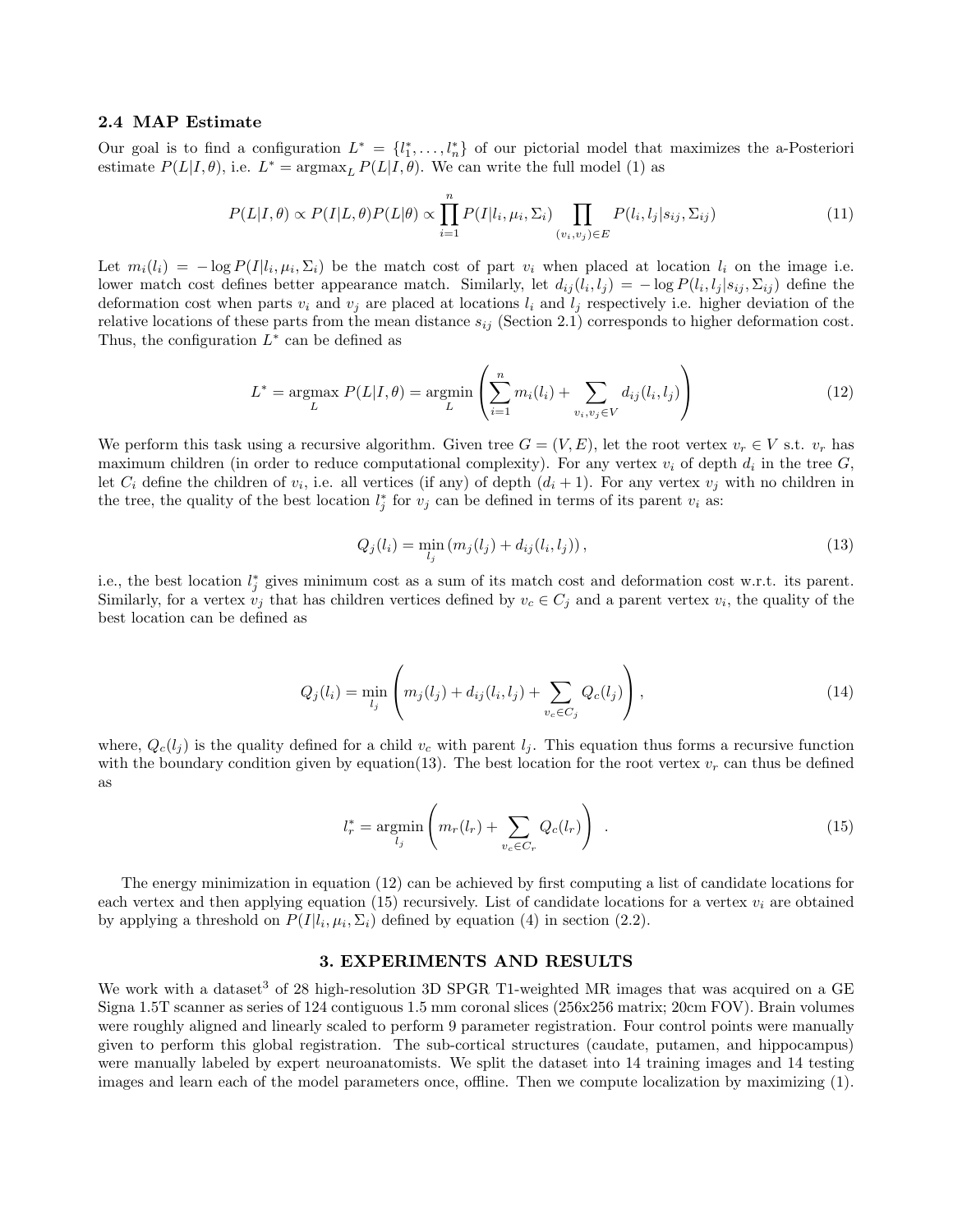

Figure 2. Two test results of our parts-based localization method for the sub-cortical brain structures. The blue dots depict the computed location of each respective part, the goal dot depicts the actual location.

| Part              | Average Error | Median Error | Hausdorff Error |
|-------------------|---------------|--------------|-----------------|
|                   | (in voxels)   | (in voxels)  | (in voxels)     |
| Right Hippocampus | 4.65          | 4.47         | 7.48            |
| Left Hippocampus  | 5.01          | 5.54         | 8.33            |
| Right Putamen     | 3.61          | 3.37         | 6.71            |
| Left Putamen      | 5.50          | 5.69         | 8.31            |
| Right Caudate     | 5.62          | 5.83         | 8.18            |
| Left Caudate      | 4.83          | 4.89         | 7.61            |

Table 1. Localization Errors for Each Sub-Cortical Structure on Testing Images.

We are able to localize each of the six parts in all ten images with a worst-case Hausdorff distance of 8 voxels. For scale purposes, we estimate the average size of a given part bounding box to be 40 by 40 by 90 voxels. Table 1 summarizes the average errors, Median Errors and Hausdorff Distances of the localized parts in testing images. Table 2 summarizes the testing results on training images. Figure 2 shows visual results on two separate testing cases.

# 3.1 Implementation

Note that in our implementation, all model parameters were automatically estimated and required no manual inputs or "tweaks." The learning stage can be split into two stages: learning the pictorial model requires 2 to 5 seconds on a PC (Core i5 2.27 GHz, 4GB RAM). learning the appearance model requires approximately 20 seconds to train on 14 images. Testing time for each image varies from 10-20 minutes. If the tree obtained as a result of Minimum Spanning Tree based search as described in Section 2.3.2 is a straight chain, the testing takes more time in the recursive algorithm (Section 2.4) since there are more layers in the tree for each candidate location of the root. It takes less time if the root of the tree obtained has more children.

| Part              | Average Error | Median Error | Hausdorff Error |
|-------------------|---------------|--------------|-----------------|
|                   | (in voxels)   | (in voxels)  | (in voxels)     |
| Right Hippocampus | 3.57          | 3.67         | 8.16            |
| Left Hippocampus  | 4.93          | 5.04         | 8.27            |
| Right Putamen     | 2.82          | 2.45         | 5               |
| Left Putamen      | 5.11          | 5.14         | 7.07            |
| Right Caudate     | 4.25          | 4.18         | 7.60            |
| Left Caudate      | 2.72          | 2.45         | 4.47            |

Table 2. Localization Errors for Each Sub-Cortical Structure on Training Images.